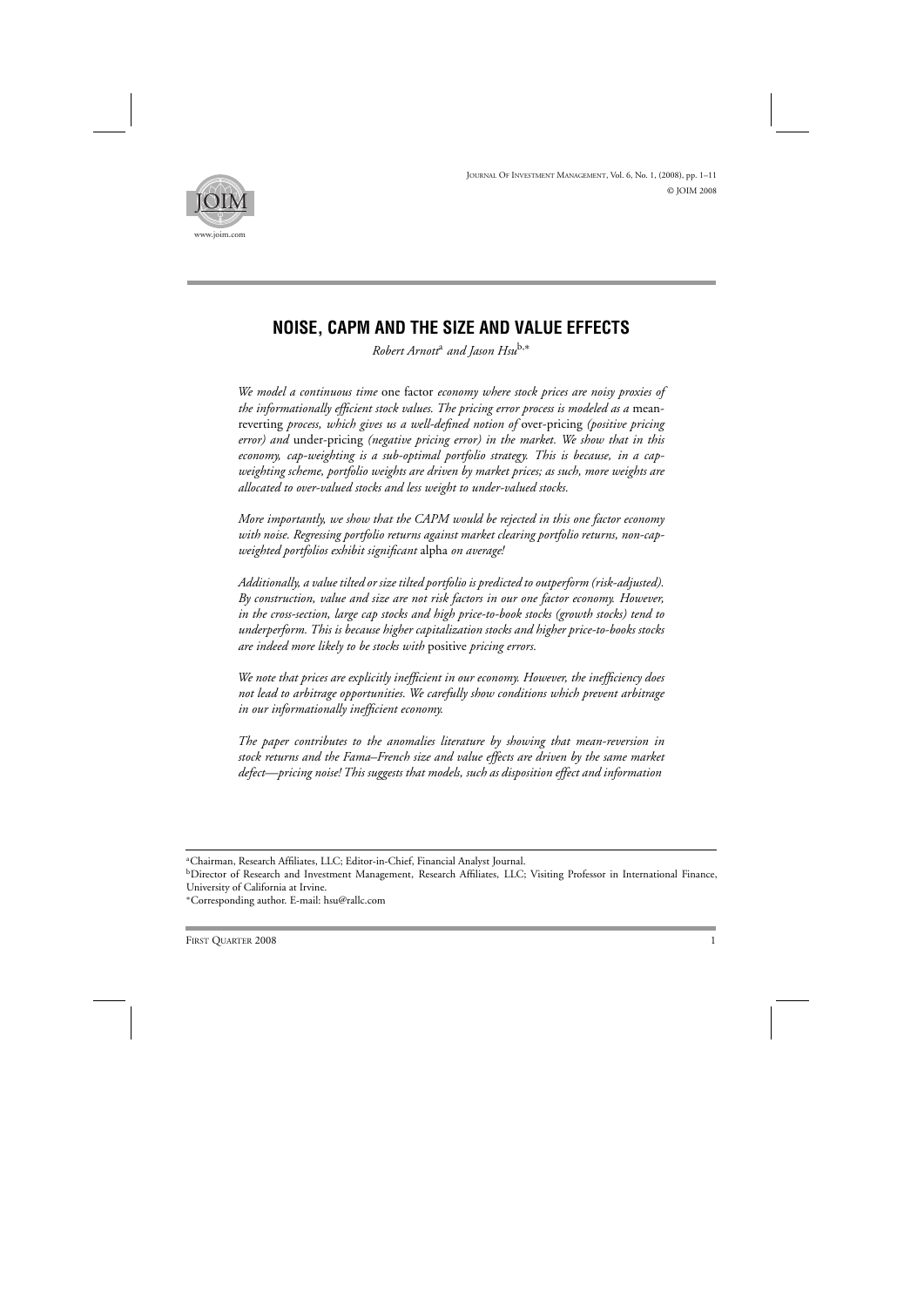*herding, which can generate stock price over-reaction and therefore mean-reversion in stock prices, can also explain the value and size puzzle.*



## **1 Introduction**

The size and value effects have spurred spirited debates since Banz (1981) and Reinganum (1981) documented that smaller capitalization stocks tend to outperform (risk-adjusted) and Stattman (1980) and Roseberg *et al.* (1985) documented that high book-to-market stocks also outperform (riskadjusted). Similarly, other ratios such as earningsto-price, documented by Basu (1980) and dividend yield, documented by Razeff (1984), Shiller (1984), Blume (1980) and Keim (1985), also predict future performance. Fama and French (1992) show that size and value, along with market beta, capture well the cross-sectional variation in stock returns and subsume the explanatory powers of other financial variables. However, there is little consensus on whether size and value are proxies for hidden risk factors or anomalies.<sup>1</sup>

Fama (1988) argues that market efficiency tests are always joint tests. Therefore, it is never certain whether we reject market efficiency or the assumed pricing model. The rejection of stock prices as random walks by Poterba and Summers (1988), Debondt and Thaler (1985, 1987) and Lo and MacKinlay (1988) can be seen as rejections of market efficiency or rejections of constant risk premium assumptions. If equity risk premium was time varying over the business cycle then financial variables that are correlated with the macro peaks and troughs would predict future returns and random walk assumption would not hold.

There are no easy solutions to this problem. Evidences suggesting inefficiencies in aggregate can almost always be explained away by carefully constructed rational models. However, models based on irrational investor behaviors have found limited success in explaining other observed anomalies other than the ones they were crafted to resolve. Additionally, there is always concern that the anomaly would cease to persist once discovered and therefore be irrelevant to investors interested in a normative model on investment strategies.

Since it is very difficult to distinguish between anomalies and hidden risk factor explanations, model simplicity and the ability to address multiple empirical curiosities are key in modeling. In the paper, we construct a one factor economy and assume a simple stock return process where market prices are noisy relative to fundamental prices (pricing inefficiency, and therefore investor irrationality, is explicitly assumed) and derive a variety of interesting portfolio results. We show first that price-weighted portfolios underperform non-price-weighted portfolio, risk-adjusted. This explains the puzzle documented by Arnott *et al.* (2005), Shimizu and Tamura (2005) and Hsu and Campollo (2006), which find that cap-weighted market indexes underperform indexes constructed from company financials. We also show that the covariance with the market clearing portfolio does not explain cross-section return variance in this one factor economy and that passive portfolios can show significant alphas in CAPM time series regressions. This is consistent with the literature on the testing of CAPM. We also show that individual stocks can exhibit short-term random walk but longer horizon negative autocorrelation. This is consistent with the findings of Shiller (1984), Summers (1986),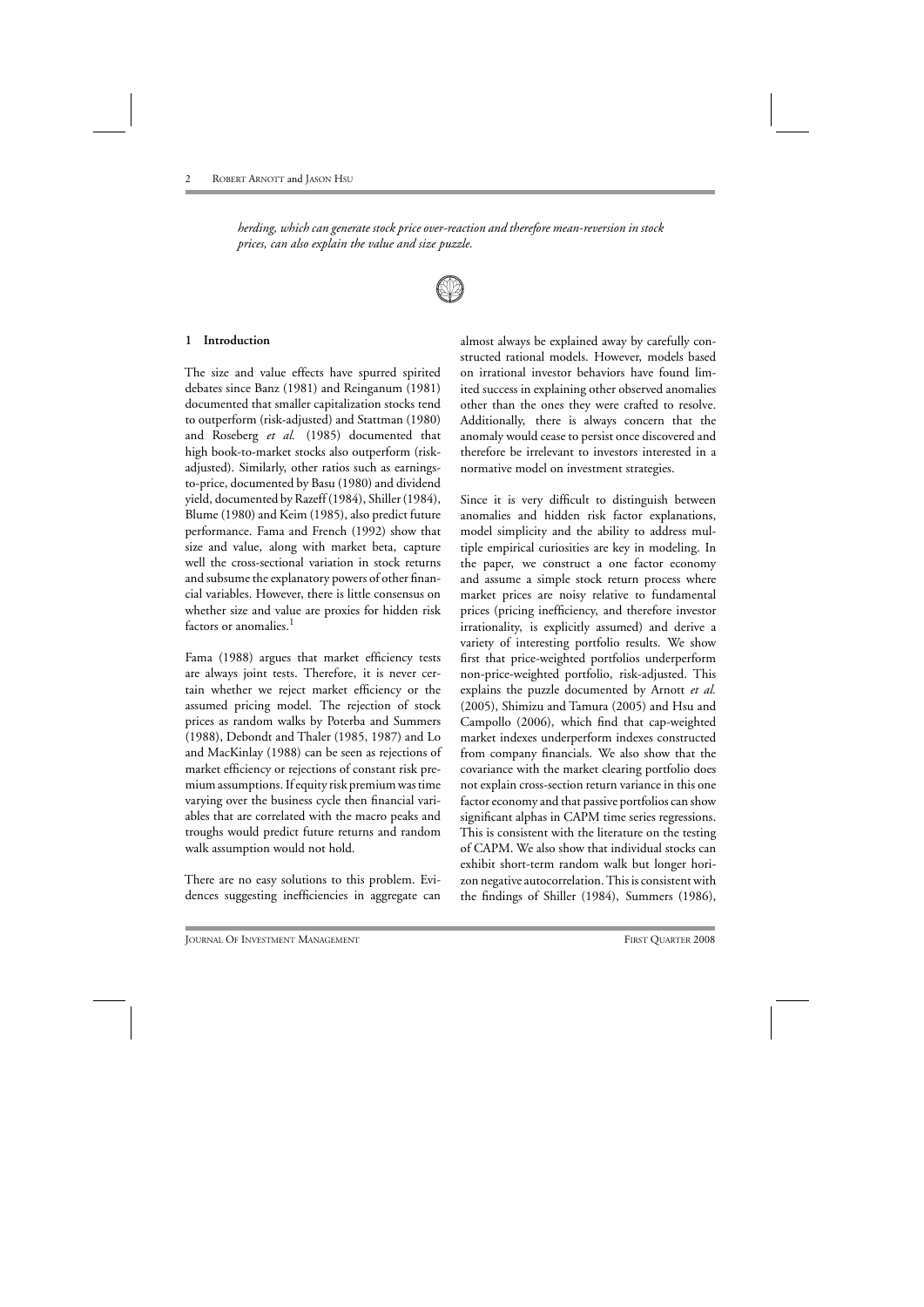Stambough (1986), and Fama and French (1988). Additionally we show that market cap and ratios like book-to-market and earnings-to-market can predict next period returns, which is consistent with the vast empirical literature on size, value, earnings-toprice, and dividend yield. Finally, we show that size and value factors (constructed ala Fama and French (1992)) can explain the cross-sectional variance in returns and largely eliminate the time series regression alpha.

We believe that our model represents a parsimonious explanation for a number of anomalies in the empirical literature. Certainly, we do not explain everything, and specifically we remain agnostic on whether hidden risk factors or other behavioral drivers also partially contribute to the size and value related effects. However, we do believe that we offer a compelling model and contribute to the understanding of these empirical puzzles.

# **2 Framework**

We model a one factor economy, where the risk premium for a stock depends singularly on its exposure to one unobserved source of aggregate risk (*F* ). Furthermore, we assume that the mark-to-market prices,  $P_t$  (market prices), deviate from the informationally efficient stock values,  $V_t$ .<sup>2</sup> Specifically,  $P_t = V_t + e_t$ —that is, market prices are noisy proxies for the informationally efficient values, which are assumed unobservable. The idiosyncratic pricing errors  $(e_t)$  are assumed to mean-revert to zero at the speed  $\rho$ . Consequently, a stock, with a market price greater than its efficient value, is over-valued and deliver less than its risk-adjusted fair return and vice versa as  $e_t$  mean-reverts. However, since  $e_t$  is mean zero, on the average, this price inefficiency has no impact on expected stock returns. Additionally, since *et* are idiosyncratic, a broad based portfolio equally weighted would have almost no aggregate mispricing relative to the efficient valuation.

By assumption, the market is not *informationally efficient*, so alpha strategies exist; though there are no arbitrage opportunities.<sup>3</sup> It is therefore, tacitly assumed that investors are not aware of the alpha opportunity (or do not take advantage of it sufficiently) and thus allow such opportunity to persist. Both the pricing error process and the efficient stock value process are given exogenously. We do not model the preferences and institutional structures which lead to these exogenous valuation processes. However, we appeal to the stock return anomaly studies in empirical asset pricing literature and behavioral finance literature to support our assumption that prices are not always fully informationally efficient. De Bondt and Thaler (1985, 1987) and Shiller (1981), find patterns of investor overreaction. Poterba and Summers (1986, 1988) find evidence of stock price mean reversion. Lo and MacKinlay (1990) and Lakonishok *et al.* (1994) find ourperformance for contrarian strategies.

We show, in this economy, that buying and holding the *market clearing* portfolio lead to inferior portfolio performance. This is because the market clearing (market) portfolio is capitalization weighted; as such, unwarranted additional weights are given to over-valued stocks and taken from under-valued stocks, resulting in lower future returns. On the other hand, a non-cap-weighted portfolio with the similar factor exposure would earn a comparably higher return. In general, any price-weighted portfolio would exhibit positive correlation between portfolio weights and over-valuation (positive  $e_t$ ), which leads to underperformance against its fair return.

Furthermore, we show that portfolio strategies which condition on size (market cap) and value (price-to-book or price-to-earnings) offer superior performances. Specifically, small cap and value biases in a portfolio improve risk-adjusted return over time. We show that size and value anomalies are driven by the same phenomenon—pricing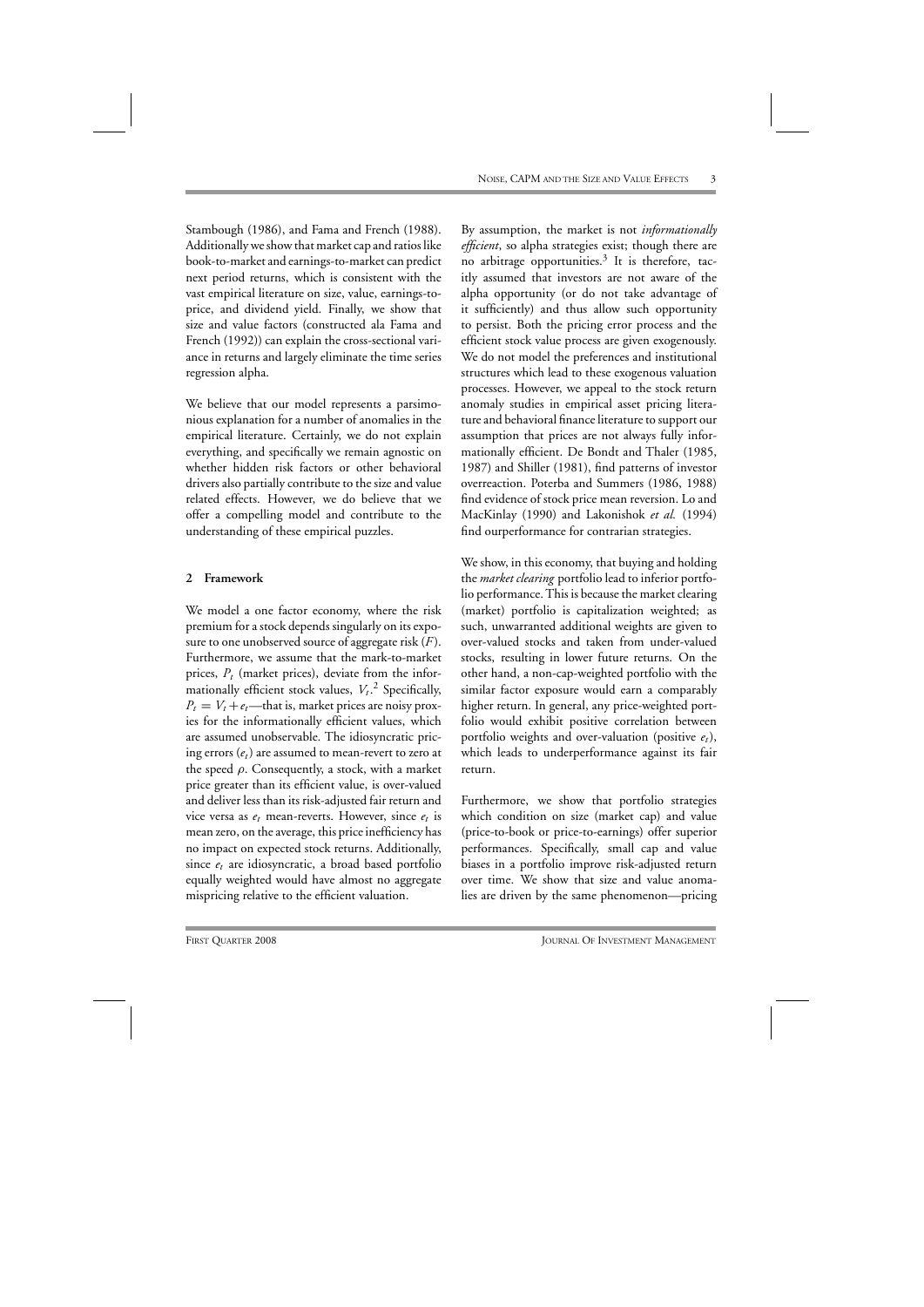noise. In the cross-section, higher capitalization tends to be correlated with over-valuation, which leads to both large cap and high price-to-book underperformance.

In this economy, the market portfolio has a negative alpha when regressed against the macro factor *F* due to over-weighting the over-valued and underweighting the under-valued. When we regress individual stocks against the market portfolio in a CAPM time series regression, we find significant non-zero intercept for a large fraction of the population (well in excess of what could be statistically reasonable). Consequently, market *beta* does not explain stock returns in the cross-section.

Our results suggest that the Fama–French value and size factors are likely not proxies for hidden risk factors but are anomalies. Size and value premia are not risk related but driven entirely by pricing noise in the equity market, which also drives stock price mean-reversion and contrarian profits.

The paper contributes to the anomalies literature in three ways. (1) It suggests that the value and size factors can arise empirically (even in a one factor economy) if the market portfolio is a poor proxy for the one hidden risk factor. (2) It shows that the value and size puzzle and the stock price mean-reversion are anomalies driven by the same market imperfection and can arise quite naturally when stock prices are noisy. (3) It suggests that behavioral and rational<sup>4,5</sup> models which can generate stock price overreactions resulting in contrarian strategy profits, can also explain the value and size effect.

# **3 True stock value dynamics for individual stocks**

We assume an economy with one aggregate source of risk and a finite number of securities. However, it will become obvious that many of the key results do not depend on the pricing model nor the one fact assumption. The true stock value is unobservable. The dynamics are described by

$$
\frac{dV_i}{V_i} = \mu_i dt + \beta_i \sigma_F dW_F + \sigma_{vi} dW_{vi}, \quad (1)
$$

where,

(1)  $\mu_i$  is the drift term and is the instantaneous return for the true value process and is described by

$$
\mu_i = r_f + \beta_i \lambda_F, \qquad (2)
$$

where  $r_f$  is the instantaneous risk free rate and  $\lambda_F$  is the risk premium for holding one unit of the factor risk exposure. Note that the risk premium formula is assumed. If the true stock price were observable and tradable, then (2) arises natural in equilibrium in the limit following the APT argument. We do not need this explicit relationship between factor exposure and expected return to drive most of our results. However, this relationship between factor loading and return is intuitively appealing and will be necessary for analyzing the cross-section return variance and time series analysis in a CAPM context.

- (2)  $\beta_i$  is stock *i*'s factor loading.
- (3)  $dW_F$  is an increment to a standard Wiener process and represents the common factor to all stocks.
- (4)  $dW_{vi}$  is an increment to a standard Wiener process and represent idiosyncratic shocks to the true stock value. Additionally, we assume that  $E[dW_{vi}dW_{vj}] = 0$  for  $i \neq j$  and  $E[dW_{vi}dW_F] = 0.$

Note that there is only one risk factor in this economy and risk premium can only be earned from holding exposure to this one factor risk.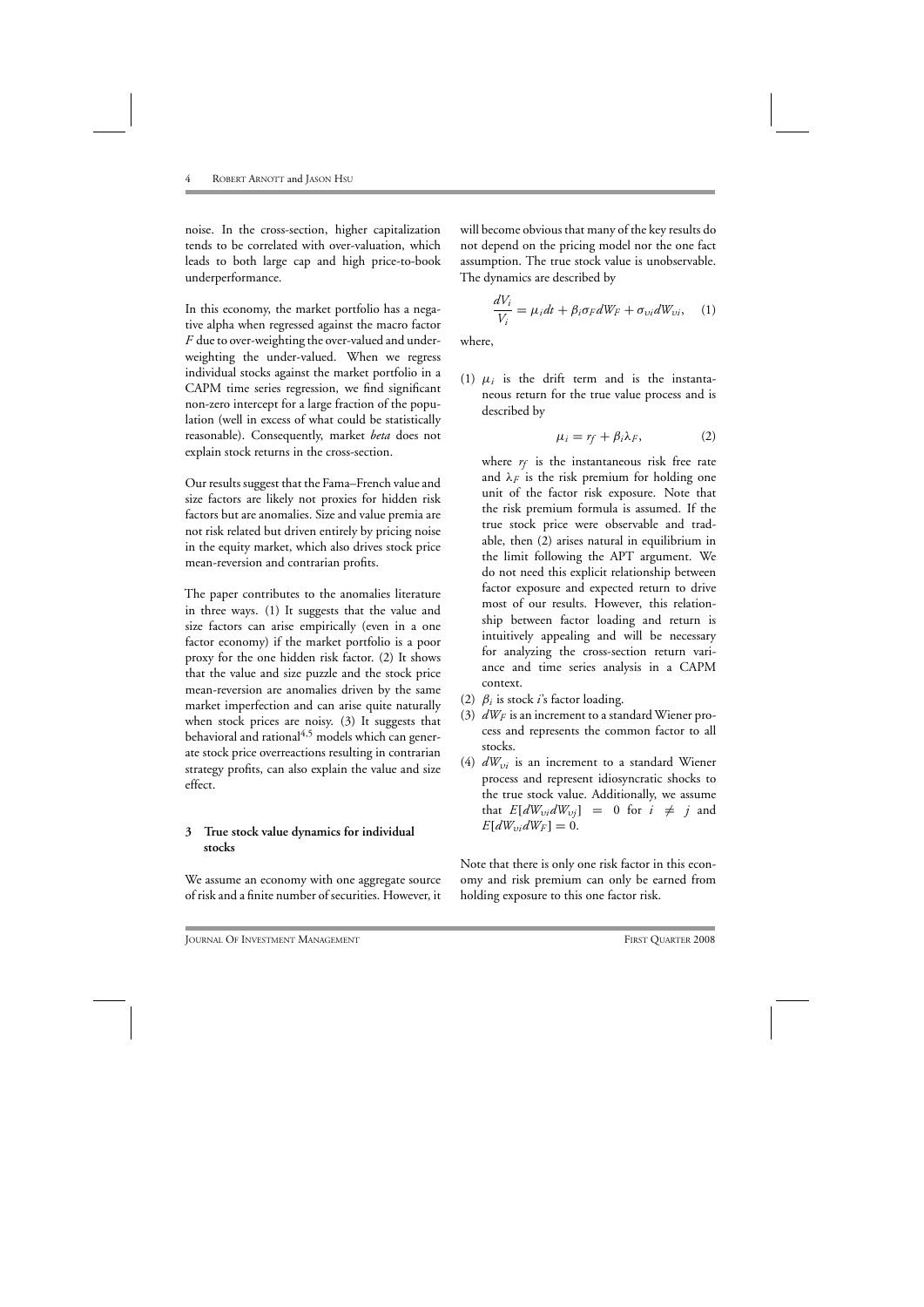# **4 Mark-to-market return dynamics for individual stocks**

We further assume that the observed market price is a noisy proxy for the true stock value. The market price is defined by

$$
P_i = V_i U_i, \tag{3}
$$

where  $U_i$  is defined by

$$
U_i = 1 + \tilde{U}_i, \qquad (4)
$$

where  $\tilde{U}_i$  is a mean-reverting process defined by

$$
d\tilde{U}_i = (1 + \tilde{U}_i)(-\rho_i \tilde{U}_i dt + \sigma_{\tilde{U}_i} dW_{\tilde{U}_i}), \quad (5)
$$

where  $0 \leq \rho_i < 1$  and  $dW_{\tilde{U}^i}$  is an increment to a standard Wiener process. Note that when  $U_i$  > 0, the market price is over-valued relative to the fair price. Additionally we assume that  $E[dW_{\tilde{U}i}dW_{\tilde{U}j}] = 0$  for  $i \neq j$ ,  $E[dW_{\tilde{U}i}dW_{\tilde{U}j}] = 0$ for all *i* and *j*, and  $E[dW_{\tilde{U}}/dW_F] = 0$ .

The market price dynamics can then be written as

$$
dP_i = V_i dU_i + U_i dV_i. \tag{6}
$$

Substituting we have

$$
dP_i = V_i U_i(-\rho_i \tilde{U}_i dt + \sigma_{\tilde{U}_i} dW_{\tilde{U}_i}) + U_i V_i(\mu_i dt + \beta_i \sigma_F dW_F + \sigma_{vi} dW_{vi}). \tag{7}
$$

Rearranging, the mark-to-market return process is given by

$$
dr_i = \frac{dP_i}{P_i} = (\mu_i - \rho_i \tilde{U}_i)dt
$$
  
+  $\beta_i \sigma_F dW_F + \sigma_{ri} dW_{ri},$  (8)

where

$$
\sigma_{ri}dW_{ri} = \sigma_{\tilde{U}i}dW_{\tilde{U}i} + \sigma_{vi}dW_{vi},\qquad(9)
$$

and where

$$
\sigma_{ri} = \sqrt{\sigma_{\tilde{U}i}^2 + \sigma_{vi}^2}.
$$
 (10)

Note from Eq. (8), that the mean-reverting pricing error process does not have an impact on the equity premium; though the cumulative return does suffer from the increased volatility. From Eq. (8), the mark-to-market return process is mean-reverting, suggesting that observed stock returns are negatively autocorrelated. While empirical evidences support negative autocorrelation, the literature also concludes that the magnitude may be too small or the effect too unreliable to be profitably exploited given the volatility in stock returns. However, we concede that the mean-reversion in returns can be an uncomfortable prediction, especially in a partial equilibrium model. We appeal to Summers (1986) and argue that standard statistical tests cannot reject the random walk hypothesis even when the true process is strongly mean-reverting; as such investors would not take large positions to trade on any perceived mean-reversion in stock returns.

# **5 Mark-to-market return dynamics for portfolios**

The return on a portfolio  $\Omega$  defined by a vector of weights  $\{\omega_1, \omega_2, \ldots, \omega_N\}$  can be written as

$$
dr_{\Omega} = \sum_{i=1}^{N} \omega_i dr_i = (\mu_{\Omega} - \rho \tilde{U}_{\Omega}) dt + \beta_{\Omega} \sigma_F dF
$$

$$
+ \sigma_{\Omega} dW_{\Omega}, \qquad (11)
$$

where

$$
\mu_{\Omega} = \sum_{i=1}^{N} \omega_i \mu_i = r_f + \beta_{\Omega} \lambda, \quad (12)
$$

$$
\rho \tilde{U}_{\Omega} = \sum_{i=1}^{N} \omega_i \rho_i \tilde{U}_i, \qquad (13)
$$

$$
\beta_{\Omega} = \sum_{i=1}^{N} \omega_i \beta_i, \qquad (14)
$$

$$
\sigma_{\Omega} dW_{\Omega} = \sum_{i=1}^{N} \omega_i \sigma_{ri} dW_{ri}, \qquad (15)
$$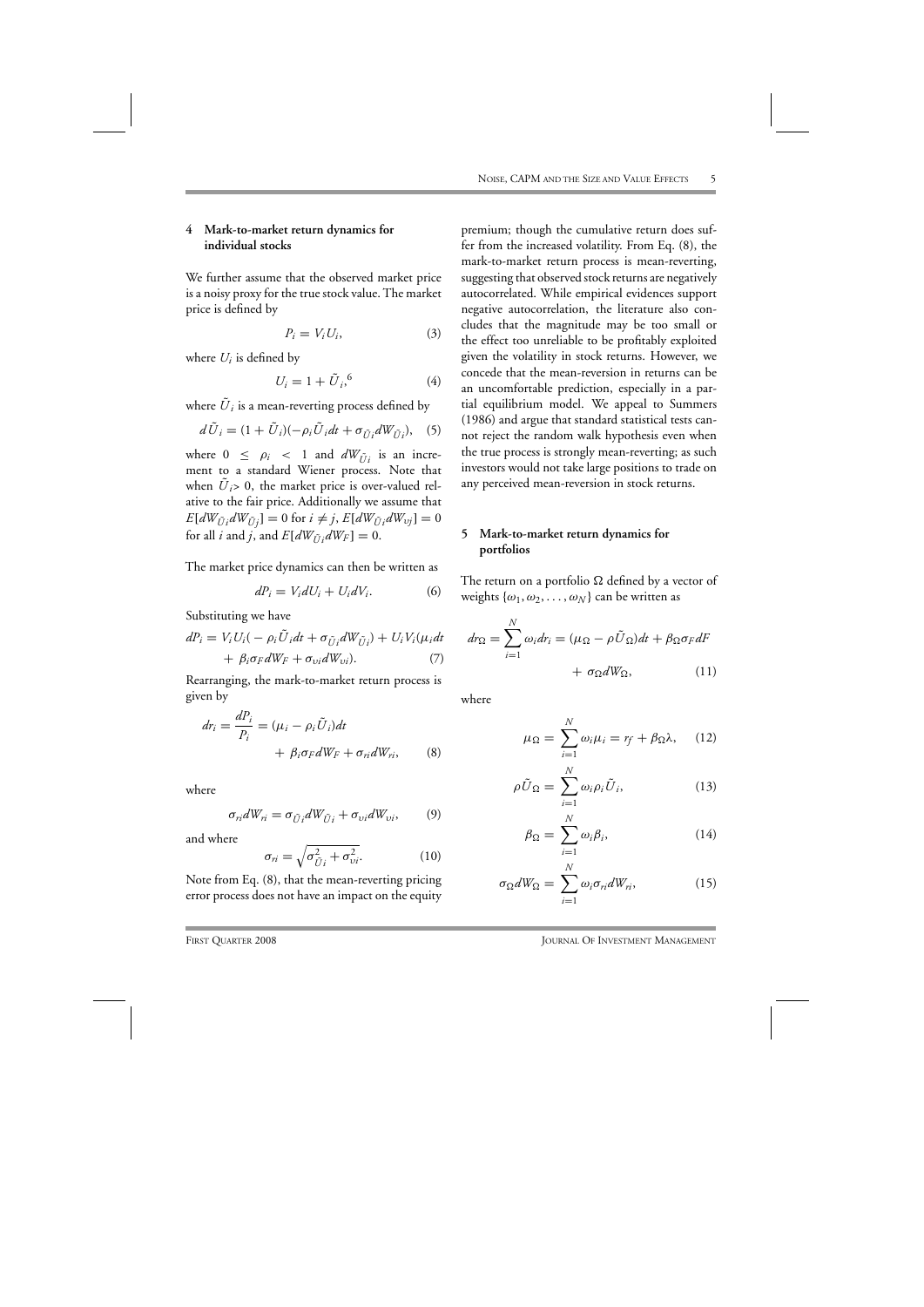where

$$
\sigma_{\Omega} = \sqrt{\sum_{i=1}^{N} \omega_i^2 \sigma_{ri}^2},
$$
 (16)

and where in the limiting case  $\sigma_{\Omega} dW_{\Omega} \rightarrow 0$  as  $N \rightarrow \infty$ .

To derive additional portfolio implications we need to make explicit the portfolio weighting scheme. In the following two sections, we consider the portfolio return dynamics for a cap-weighted portfolio and a non-cap-weighted portfolio.

#### *5.1 Cap-weighted portfolios*

For simplicity and without loss of generality, we assume each company issues only 1 share of stock (therefore market price and market cap are the same). The cap-weighted portfolio is defined by the following vector of weights

$$
CW = \left\{ \frac{P_1}{P_\Sigma}, \frac{P_2}{P_\Sigma}, \dots, \frac{P_N}{P_\Sigma} \right\},\tag{17}
$$

where

$$
P_{\Sigma} = \sum_{i=1}^{N} P_i,
$$
 (18)

The return on the cap-weighted portfolio is then

$$
dr_{\text{CW}} = (\mu_{\text{CW}} - \rho \tilde{U}_{\text{CW}})dt + \beta_{\text{CW}} \sigma_F dF + \sigma_{\text{CW}} dW_{\text{CW}},
$$
 (19)

where

$$
\mu_{\text{CW}} = \sum_{i=1}^{N} \frac{P_i}{P_{\Sigma}} \mu_i = r_f + \beta_{\text{CW}} \lambda, \quad (20)
$$

$$
\rho \tilde{U}_{\text{CW}} = \sum_{i=1}^{N} \frac{P_i}{P_{\Sigma}} \rho_i \tilde{U}_i
$$

$$
= \sum_{i=1}^{N} \frac{V_i}{P_{\Sigma}} \rho_i (1 + \tilde{U}_i) \tilde{U}_i, \qquad (21)
$$

$$
\beta_{\text{CW}} = \sum_{i=1}^{N} \frac{P_i}{P_{\Sigma}} \beta_i, \tag{22}
$$

$$
\sigma_{\text{CW}} dW_{\text{CW}} = \sum_{i=1}^{N} \frac{P_i}{P_{\Sigma}} \sigma_{ri} dW_{ri}, \qquad (23)
$$

and where  $\sigma_{\text{CW}} dW_{\text{CW}} \rightarrow 0$  as  $N \rightarrow \infty$ .

Rewriting the drift term for the portfolio dynamics in (19), we have

$$
\left(\mu_{\text{CW}} - \sum_{i=1}^{N} \frac{V_i}{P_{\Sigma}} \rho_i \tilde{U}_i^2\right) - \sum_{i=1}^{N} \frac{V_i}{P_{\Sigma}} \rho_i \tilde{U}_i, \quad (24)
$$

where  $-\sum_{i=1}^{N}\frac{1}{P_{\Sigma}}\rho_{i}V_{i}\tilde{U}_{i}^{2}$  is strictly negative except when  $\rho_i = 0$  for all *i* (when pricing errors are not mean-reverting but random walks). That is to say that cap-weighting leads to a drag in portfolio expected return.

While there are only a finite number of stocks (this is both realistic and necessary to prevent arbitrage in our economy), the exposition is more clear when we examine the limiting case expression. We will appeal to this format of analysis throughout the paper to improve intuition, though it is not necessary for the results.

In the limiting case,  $\sum_{i=1}^{N} \frac{V_i}{P_{\Sigma}} \rho_i \tilde{U}_i \to 0$  as  $N \to$  $\infty$  and  $\sum_{i=1}^{N} \frac{V_i}{P_{\Sigma}} \rho_i \tilde{U}_i^2 \rightarrow \delta_{\text{CW}}$ .<sup>7</sup> Note  $\delta_{\text{CW}}$  is monotone increasing in the average variance of the pricing noise in the stock cross-section. Equation (19) then reduces to

$$
dr_{\text{CW}} = (\mu_{\text{CW}} - \delta_{\text{CW}})dt + \beta_{\text{CW}}\sigma_F dF. \quad (25)
$$

And the holding period return is

$$
E_t[r_{t,t+T}] = E_t e^{\int_t^{t+T} dr_{\text{CW}}}
$$
  
=  $e^{(r_f + \beta_{\text{CW}}\lambda - \delta_{\text{CW}} - 0.5\beta_{\text{CW}}^2 \sigma_F^2)T}$ . (26)

Equation (25) suggests that in a well diversified portfolio constructed from cap-weighting, the portfolio expected return is the cap-weighted expected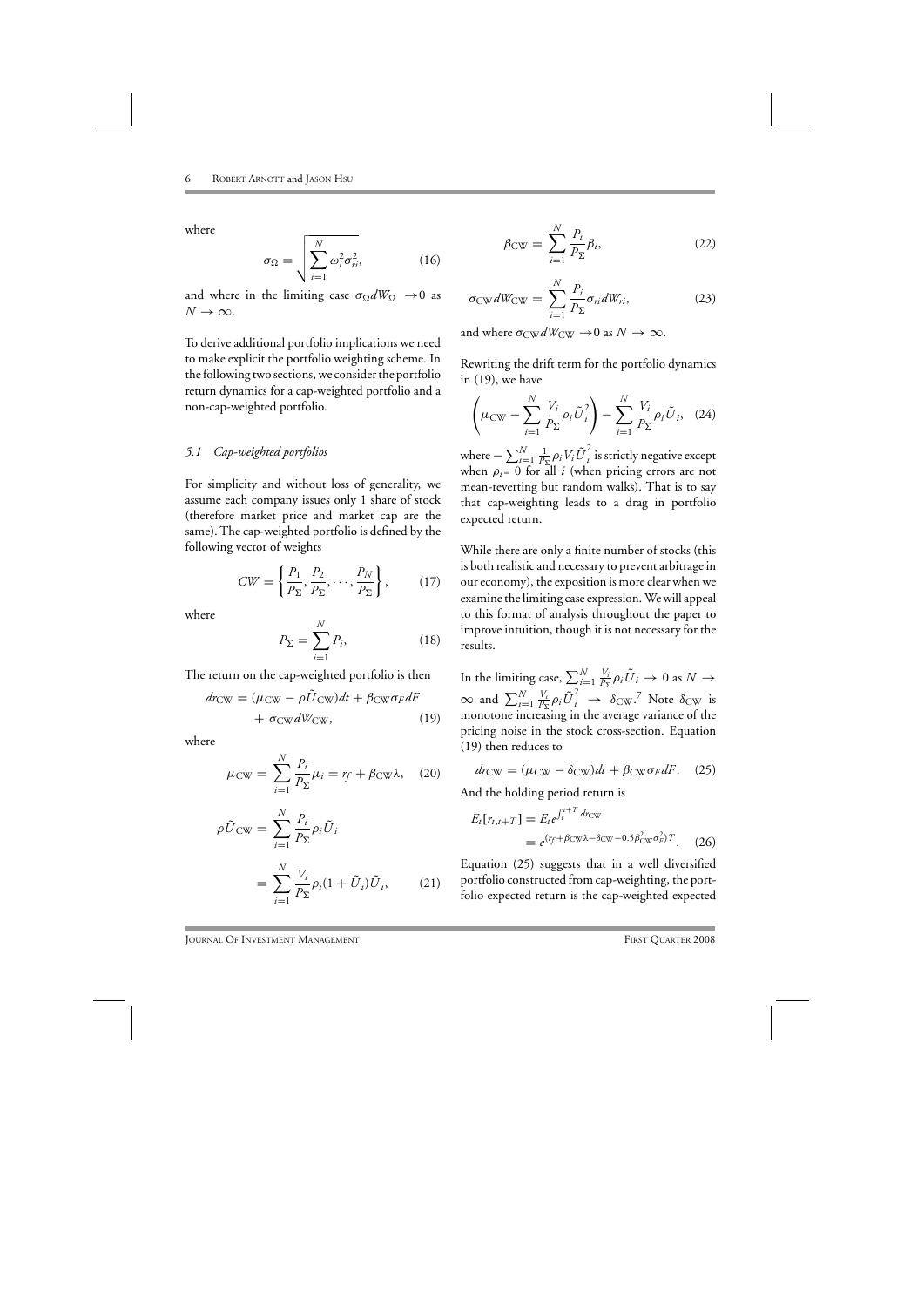returns of the constituent stocks less a drag term  $\delta_{\rm CW}$ . This return drag occurs because portfolio weights are positively correlated with prices; stocks that are over-valued would receive added weights in the portfolio and stocks that are under-valued would receive less weights. The greater the mispricing in the market, the more severe is this problem and the larger the resulting drag ( $\delta_{\rm CW}$ ) to the cap-weighted portfolio.

#### *5.2 Market-value-indifferent portfolios*

We now consider portfolio weights which do not depend on market capitalizations (or market prices). The weights could be as arbitrary as random weights or as simple as equal weights. We denote the vector of weights as

NC = 
$$
\{w_1, w_2, \dots, w_N\}
$$
, (27)

The return on the non-cap-weighted portfolio is then

$$
dr_{\rm NC} = (\mu_{\rm NC} - \rho \tilde{U}_{\rm NC})dt + \beta_{\rm NC}\sigma_F dF
$$

$$
+ \sigma_{\rm NC} dW_{\rm NC}, \qquad (28)
$$

where

$$
\mu_{\rm NC} = \sum_{i=1}^{N} w_i \mu_i = r_f + \beta_{\rm NC} \lambda, \qquad (29)
$$

$$
\rho \tilde{U}_{\rm NC} = \sum_{i=1}^{N} w_i \rho_i \tilde{U}_i, \qquad (30)
$$

$$
\beta_{\rm NC} = \sum_{i=1}^{N} w_i \beta_i, \tag{31}
$$

$$
\sigma_{\rm NC} dW_{\rm NC} = \sum_{i=1}^{N} w_i \sigma_{ri} dW_{ri}.
$$
 (32)

Note that the non-cap-weighted portfolio drift term is

$$
\mu_{\rm NC} - \sum_{i=1}^{N} w_i \rho_i \tilde{U}_i.
$$
 (33)

Comparing Eqs. (33) to (24), we find that a noncap-weighted portfolio does not suffer a drag in expected return.

In the limit,  $\sigma_{\text{NC}} dW_{\text{NC}} \rightarrow 0$  and  $\rho U_{\text{NC}} \rightarrow 0$  as  $N\to\infty.$ <sup>8</sup> Equation (28) then reduces to

$$
dr_{\rm NC} = \mu_N dt + \beta_{\rm NC} \sigma_F dF. \tag{34}
$$

And the holding period return is

$$
E_t[r_{t,t+T}] = E_t e^{\int_t^{t+T} dr_{\text{NC}}}
$$
  
=  $e^{(r_f + \beta_{\text{NC}}\lambda - 0.5\beta_{\text{NC}}^2 \sigma_F^2)T}$ . (35)

Comparing the expected cumulative holding period return for a cap-weighted portfolio and a non-capweighted portfolio of the same factor exposure or same  $\beta$  (the limiting case shown in (26) and (35)), we find that the non-cap-weighted portfolio has a higher return. In fact, in the limit, there is arbitrage as indicated by (34) and (25). Therefore, it is important that in our economy, *N* is sufficiently different from infinity and/or that the factor loading  $\beta$  cannot be measured with perfect precision.

## **6 Using the cap-weighted "market" portfolio as a factor**

In this section we express return dynamics for stocks and portfolios relative to the observed cap-weighted "market" portfolio instead of the unobserved factor *F* . This shift in measure leads naturally to the CAPM regression formula and predicts that in the stock cross-section, the average stock will show a CAPM alpha.

Rewriting Eq. (19), we have

$$
\sigma_F dF = \frac{1}{\beta_{\text{CW}}} dr_{\text{CW}} - \frac{(\mu_{\text{CW}} - \rho \tilde{U}_{\text{CW}})}{\beta_{\text{CW}}} dt
$$

$$
-\frac{\sigma_{\text{CW}}}{\beta_{\text{CW}}} dW_{\text{CW}}.
$$
(36)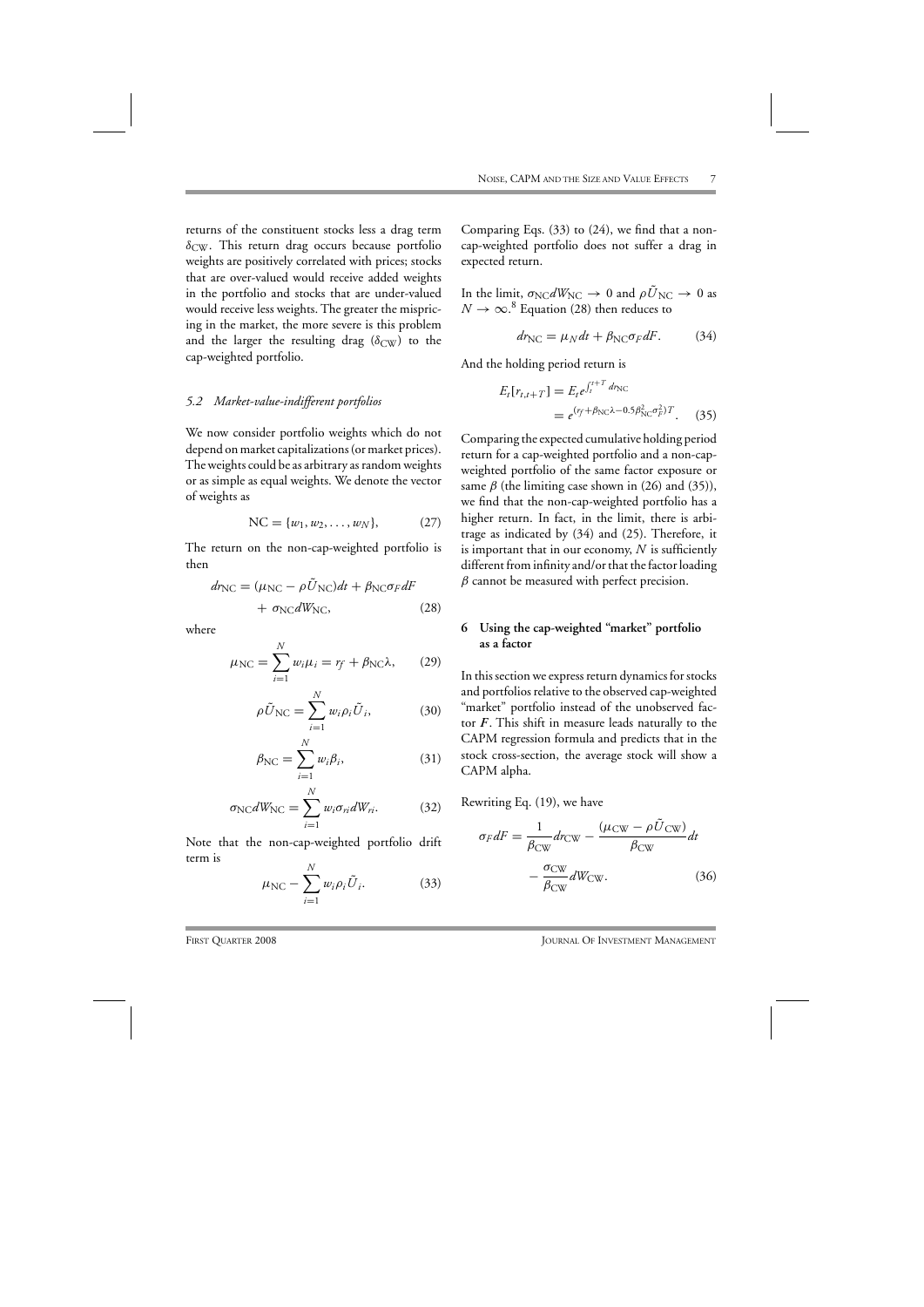For individual stocks, substituting into (8), we have

$$
dr_i = \left(\mu_i - \rho_i \tilde{U}_i - \frac{\beta_i}{\beta_{\text{CW}}} (\mu_{\text{CW}} - \rho \tilde{U}_{\text{CW}})\right) dt + \frac{\beta_i}{\beta_{\text{CW}}} dr_{\text{CW}} - \frac{\beta_i}{\beta_{\text{CW}}} \sigma_{\text{CW}} dW_{\text{CW}} + \sigma_{ri} dW_{ri}.
$$
 (37)

Additionally, we define a new process, the excess market return process

$$
dR_M = dr_{\text{CW}} - r_f dt, \qquad (38)
$$

and a new variable  $\gamma_i = \frac{\beta_i}{\beta_{\rm CW}}$ .

Substituting into (37), we have

$$
dr_i = (\mu_i - \rho_i \tilde{U}_i - \gamma_i (\mu_{\text{CW}} - r_f - \rho \tilde{U}_{\text{CW}}))dt + \gamma_i dR_M - \gamma_i \sigma_{\text{CW}} dW_{\text{CW}} + \sigma_{ri} dW_{ri}.
$$
\n(39)

Recall Eq. (2), where  $\mu_i = r_f + \beta_i \lambda_F$ , we can rewrite (39) as

$$
dr_i = (r_f - \rho_i \tilde{U}_i + \gamma_i \rho \tilde{U}_{\text{CW}})dt + \gamma_i dR_M
$$

$$
- \gamma_i \sigma_{\text{CW}} dW_{\text{CW}} + \sigma_{ri} dW_{ri}. \tag{40}
$$

In the limiting case as  $N \to \infty$ , we have

$$
dr_i = (r_f - \rho_i \tilde{U}_i + \gamma_i \delta_{\text{CW}})dt + \gamma_i dR_M + \sigma_{ri} dW_{ri}.
$$
\n(41)

Note that the average stock is expected to show an "alpha" equal to  $\gamma_i\delta_{\rm CW}$  when its excess stock return is regressed against the excess market return.

For a non-cap-weighted portfolio, Eq. (28) can be expressed as

$$
dr_{\rm NC} = (r_f - \rho \tilde{U}_{\rm NC} + \gamma_{\rm NC} \rho \tilde{U}_{\rm CW}) dt + \gamma_{\rm NC} dR_M - \gamma_{\rm NC} \sigma_{\rm CW} dW_{\rm CW} + \sigma_{\rm NC} dW_{\rm NC}.
$$
 (42)

In the limiting case as  $N \to \infty$ , we have

$$
dr_{\rm NC} = (r_f + \gamma_{\rm NC} \delta_{\rm CW}) dt + \gamma_{\rm NC} dR_M. \quad (43)
$$

A non-cap-weighted portfolio is expected to show an "alpha" in a CAPM regression.

## **7 Value and size predict returns but are not risk factors**

In this section we show that, in this economy, size and value exposure in a stock or portfolio can be used to predict future returns. Specifically, small size exposure and value exposure lead to superior stock or portfolio returns, adjusting for "market" beta. By assumption, we are in a one risk factor economy; size and value are not risk factors. The observed alpha in a CAPM regression is driven purely by the return drag in the cap-weighted market portfolio.

Recall from (40) that the individual stock return dynamics can be written as

$$
dr_i = (r_f - \rho_i \tilde{U}_i + \gamma_i \rho \tilde{U}_{\text{CW}})dt + \gamma_i dR_M
$$

$$
- \gamma_i \sigma_{\text{CW}} dW_{\text{CW}} + \sigma_{ri} dW_{ri}.
$$
(44)

Examining Eq. (44), we know that a larger stock would on average have a negative drift term in excess of the risk free  $r_f$ . It is straightforward to show that a larger stock, denoted by  $p_i > \bar{p}$ , where  $\bar{p}$  denote the capitalization of the average company, will have a greater chance of receiving a positive pricing error *U* in the last period and therefore be more likely to underperform going forward as the positive pricing error reverts to zero.

More formally, since  $U_i$  is a mean zero random variable,  $E[\tilde{U}_i|P_i > \overline{P}] > 0$  if the conditional probability  $Pr{\{\tilde{U}_i > 0 | P_i > \bar{P}\}} > Pr{\{\tilde{U}_i > 0\}}.$ 

Using Bayes rule of conditional probability, we have:

$$
Pr{\tilde{U}_i > 0 | P_i > \bar{P}}
$$
  
= 
$$
\frac{Pr{P_i > \bar{P}|\tilde{U}_i > 0} \cdot Pr{\tilde{U}_i > 0}}{Pr{P_i > \bar{P}}}
$$
. (45)

It is clear that:

$$
\Pr\{P_i > \bar{P} | \tilde{U}_i > 0\} > \Pr\{P_i > \bar{P}\}. \tag{46}
$$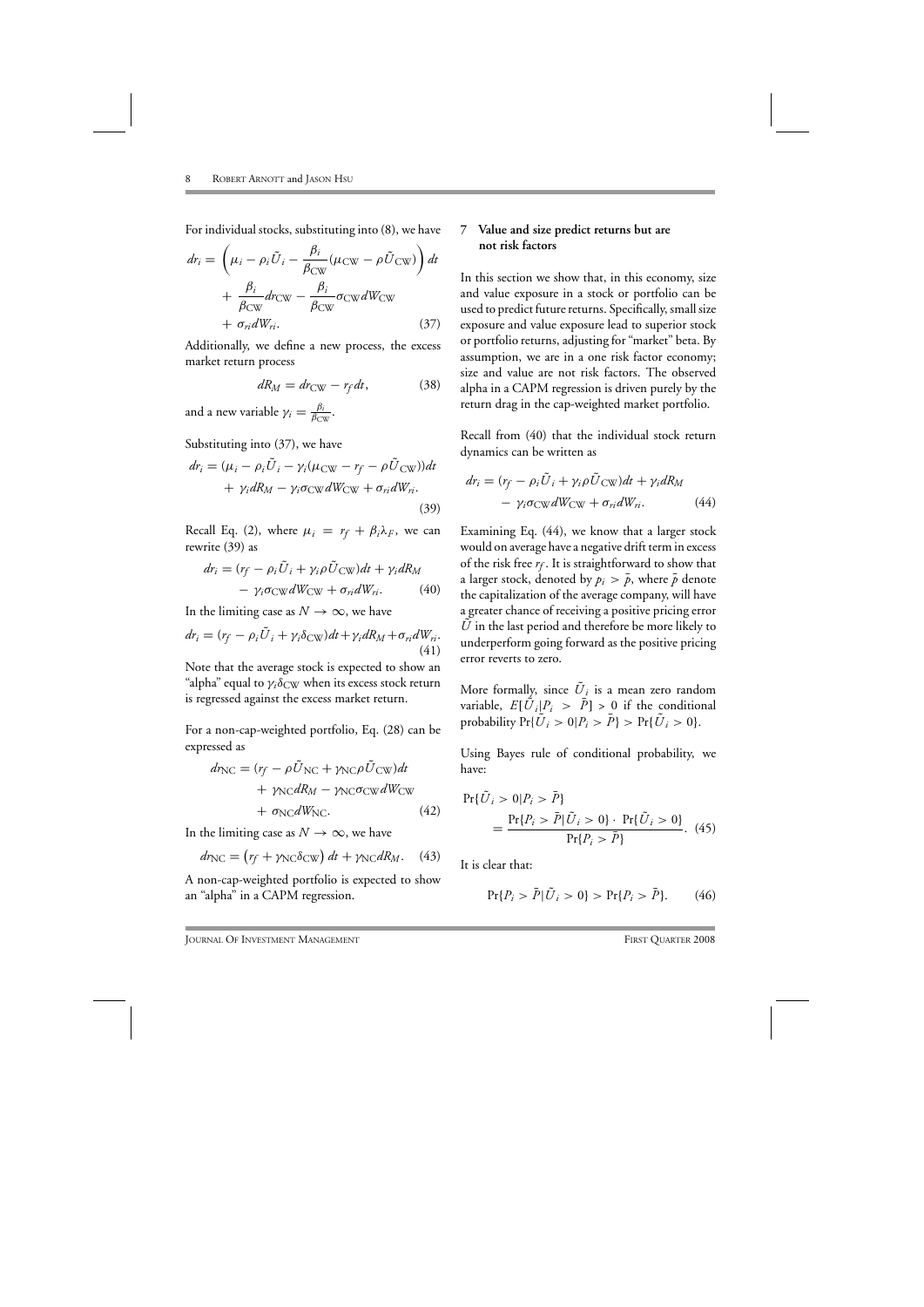Substituting (46) into (45), we have

$$
Pr{\tilde{U}_i > 0 | P_i > \bar{P}}= \frac{Pr{P_i > \bar{P}|\tilde{U}_i > 0} \cdot Pr{\tilde{U}_i > 0}}{Pr{P_i > \bar{P}}}> Pr{\tilde{U}_i > 0},
$$
(47)

which completes the proof that  $E[\tilde{U}_i|P_i > \bar{P}] > 0$ . This in turn proves that size predicts next period return,  $E[\int_{t}^{t+\Delta} dr_i | P_{i,t} > \bar{P}_t] < E[\int_{t}^{t+\Delta} dr_i].$ 

Similarly, we show that, under some fairly general and reasonable assumptions on the book value process, a growth stock (as defined by above average price-to-book ratio or  $\frac{P_i}{B_i} > \frac{\bar{P}}{B}$  would be more likely to have received a positive pricing error and therefore have a negative drift term in excess of the risk free  $r_f$ . We now show that

$$
E\Big[\tilde{U}_i\Big|\frac{P_i}{B_i} < \frac{\bar{P}}{B}\Big] < 0 \quad \text{and } E\Big[\tilde{U}_i\Big|\frac{P_i}{B_i} > \frac{\bar{P}}{B}\Big] > 0.
$$

Again, we must show that  $Pr\left\{\tilde{U}_i > 0\right\}$ *Pi*  $\frac{P_i}{B_i} > \frac{\bar{P}}{B}$  $\Big\}$  $\Pr{\lbrace \tilde{U}_i > 0 \rbrace}$  to prove that  $E\left[ \tilde{U}_i \right]$ *Pi*  $\frac{P_i}{B_i} > \frac{\bar{P}}{B}$  $\Big] > 0.$ 

First, Bayes rule gives:

$$
Pr{\tilde{U}_i > 0 | P_i > \bar{P}}
$$
  
= 
$$
\frac{Pr{\frac{P_i}{B_i} > \frac{\bar{P}}{B} | \tilde{U}_i > 0} \cdot Pr{\tilde{U}_i > 0}}{Pr{\frac{P_i}{B_i} > \frac{\bar{P}}{B}}}
$$
. (48)

Now we need to show that

$$
\Pr\left\{\frac{P_i}{B_i} > \frac{\bar{P}}{B} \middle| \tilde{U}_i > 0 \right\} > \Pr\left\{\frac{P_i}{B_i} > \frac{\bar{P}}{B}\right\}.\tag{49}
$$

A sufficient condition for this inequality to hold is that the book value process *B* is not influenced by market mispricing  $U_i$  as strongly as the price process *Pi*. <sup>9</sup> More specifically, as long as the process for  $\frac{P_i}{B_i}$  has a drift term that is negative in  $\tilde{U}_i$ , the inequality bears true.

Hence, if the book values of companies are not (as) subjected to the effects of mispricings in stock prices, then  $E\left[\tilde{U}_i\right]$ *Pi*  $\frac{P_i}{B_i} > \frac{\bar{P}}{B}$  $\big] > 0$ , which indicates that price-to-book ratio can predict next period return,  $E\left[\int_t^{t+\Delta} dr_i\right]$  $\frac{P_{i,t}}{B_{i,t}} > \frac{\bar{P}_t}{B_t}$  $\left| \sum_{t=1}^{t} f(t) \right|^{t+\Delta} dr_i$ .

The inequality in Eq. (49) can be extended to include more than just price-to-book ratio but also price-to-dividend and price-to-earnings ratios. This further explains the empirical observations that low yielding stocks and high P/E stocks tend to underperform.

Since conditional expectation is linearly additive, it is again straight forward to show that any portfolio which has smaller weighted average cap than the "market" portfolio, would have a positive excess drift and would show a positive CAPM alpha in a time series regression. Similarly, any portfolio which has a lower price-to-book ratio (lower P/E or higher yield) than the "market" portfolio, would have a positive excess drift and show a positive CAPM alpha.

## **8 Conclusion**

In this paper, we show that the Fama–French value and size factors can be explained quite simply if we are willing to entertain informational inefficiency in stock prices. A simple one factor economy with price noise, where pricing errors are mean-reverting, can generate the Fama–French return anomalies as well as mean-reversion in stock returns. Given the strong support in the empirical and the behavioral literature that point to excess price volatility (price overshooting) and contrarian profits, we find our explanation of the Fama–French size and value anomalies more attractive than explanations based on rational models with hidden risk factors.

The model is very parsimonious and is able to simultaneously explain stock price mean-reversion and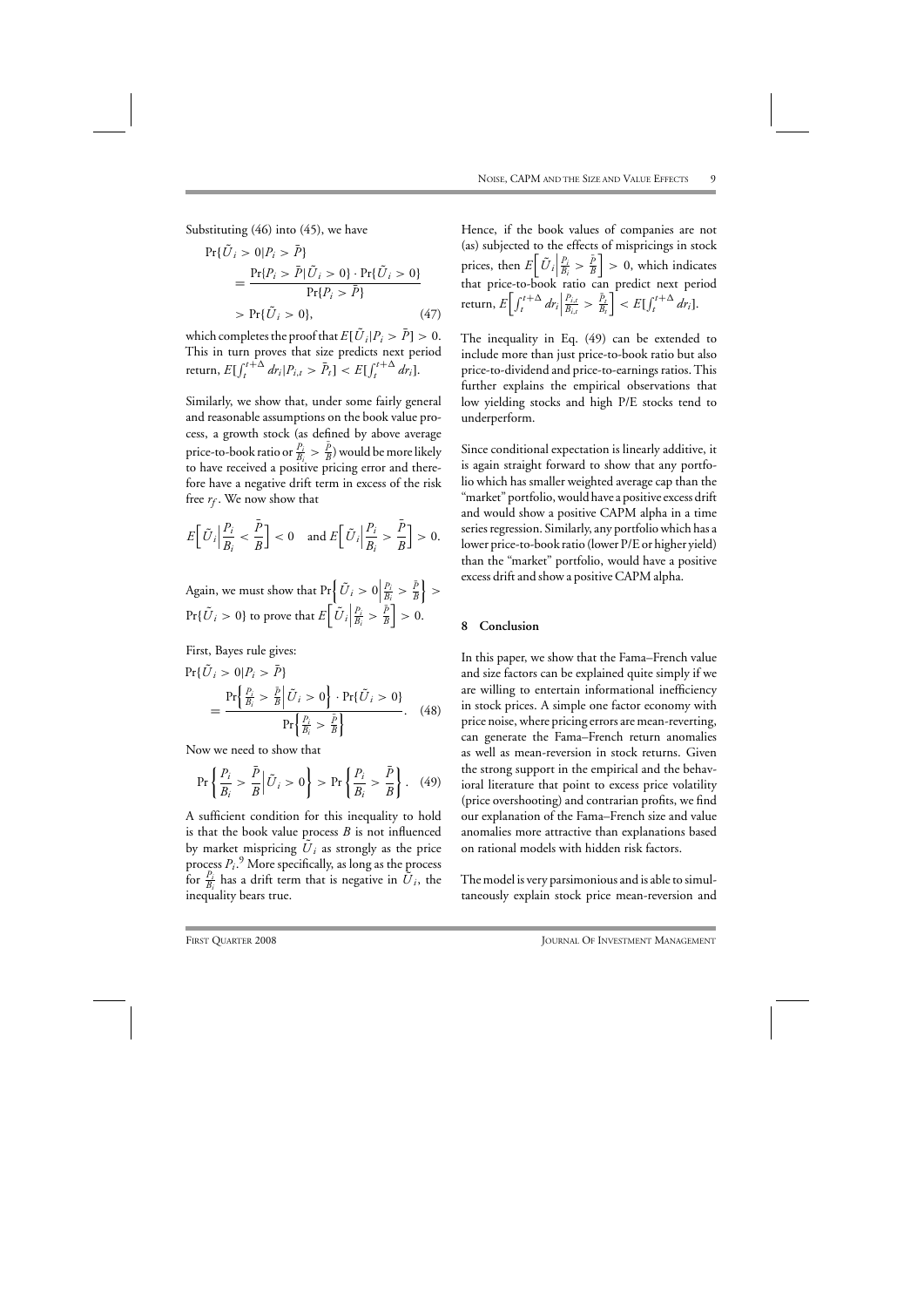the size and value effects and is able to offer reasonable explanation for the empirical findings from the CAPM literature. We believe that the paper contributes significantly to the anomalies literature in three ways. (1) It suggests that the value and size factors can arise empirically (even in a one factor economy) if the market portfolio is a poor proxy for the one hidden risk factor. (2) It shows that the value and size puzzle and the stock price meanreversion are anomalies driven by the same market imperfection and can arise quite naturally when stock prices are noisy. (3) It suggests that behavioral and rational models which can generate stock price overreactions resulting in contrarian strategy profits, can also explain the value and size effect.

#### **Notes**

- <sup>1</sup> See Fama (1991) for a comprehensive review on anomalies and market efficiency.
- $2$  For our purpose, it is not necessary to define how the market arrives at the informationally efficient value  $V_t$ . However, it may still be convenient to think of the classic valuation equation where  $V_t = E_t \left[ \sum_{s=t}^{\infty} e^{-rs} Div_s \right]$ .
- <sup>3</sup> In classic efficient markets, the future prospects of an investment tacitly rise and fall with share price, so that the IRR of an investment will not be advantaged by a drop in price or disadvantaged by an increase. Our assumptions stand in stark contrast—when price rises there is an appreciable probability that the increase is driven partly by overreaction to positive news, therefore, the subsequent IRR can be expected to fall. Empirically, this results in stock price mean-reversion, which is a violation of the weak-form market efficiency condition.
- See papers on disposition effect by Sherfin and Statman (1985), Grinblatt and Han (2002) and Goetzmann and Massa (2005) and on mental accounting bias by Kahneman and Tversky (1979) and Barberis and Huang (2001).
- <sup>5</sup> See papers on rational and irrational information herding by Khanna and Sonti (2000), Hautière (2002), Chan *et al.* (2005), Lakonishok (2002), and Maug and Naik (1996).
- $6$  This substitution is for notational ease and simplicity of exposition, but does not otherwise further any useful intuition.
- <sup>7</sup> The limit converges to zero if  $\frac{V_N}{P_\Sigma}$  does not fall faster than  $1/N$  as N goes to  $\infty$ .
- $8$  Again, for the limit to converge to zero, we require  $w_i$  to fall slower than  $1/N$  as N goes to  $\infty$ .
- A reasonable process for book value might be one which depends on the unobserved efficient value *V* as well other variables that do not depend on the pricing error  $U_i$ :  $\frac{dB_i}{B_i} = \kappa_i \frac{dP_i}{P_i} + \eta_i dt + \sigma_{Bi} dW_{Bi}$ , where  $\kappa_i < 1$ .

## **References**

- Arnott, R.D., Hsu, J.C., and Moore, P. (2005). "Fundamental Indexation." *Financial Analysts Journal* **61**(2).
- Arnott, R.D. (2005a). "Editor's Corner: What Cost Noise?" *Financial Analysts Journal* **61**(2).
- Arnott, R.D. (2005b). "Editor's Corner: Disentangling Size and Value." *Financial Analysts Journal* **61**(5).
- Berk, J.B. (1997). "Does Size Really Matter?" *Financial Analysts Journal* **52**(5).
- Berk, J.B. (1995). "A Critique of Size Related Anomalies." *Review of Financial Studies* (8) 275–286.
- De Bondt, W.F.M. and Thaler, R. (1985). "Does the Stock Market Overreact?"*The Journal of Finance* **40**(3), 793–805.
- De Bondt, W.F.M. and Thaler, R. (1987). "Further Evidence on Investor Overreaction and Stock Market Seasonality." *The Journal of Finance* **42**(3), 557–581.
- Fama, E.F. and French, K.R. (1988). "Permanent and Temporary Components of Stock Prices." *Journal of Political Economy* **96**(2), 246–273.
- Hsu, J.C. (2006). "Cap-Weighted Portfolios Are Sub-optimal Portfolios." *Journal of Investment Management*, 3rd Quarter.
- Hsu, J.C. and Campollo, C. (2006). "An Examination of Fundamental Indexation." *Journal of Indexes* Jan/Feb.
- Jegadeesh, N. (1990). "Evidence of Predictable Behavior of Security Returns." *The Journal of Finance* **45**(3), 881–898.
- Jegadeesh, N. and Titman, S. (1993). "Returns to Buying Winners and Selling Losers: Implications for Stock Market Efficiency." *The Journal of Finance* **48**(1), 65–91.
- Kahneman, D. and Tversky, A. (1982). "Intuitive Prediction: Biases and Corrective Procedures." In Kahneman, D. Slovic, P. and Tversky, A. (eds.), *Judgment Under Uncertainty: Heuristics and Biases*, London: Cambridge University Press.
- Kim, M.J., Nelson, C.R., and Startz, R. "Mean Reversion in Stock Prices? A Reappraisal of the Empirical Evidence." *Review of Economic Studies* **58**, 515–528.
- Lakonishok, J., Shleifer, A., and Vishny, R. (1994). "Contrarian Investment, Extrapolation, and Risk." *The Journal of Finance* **49**(5), 1541–1578.